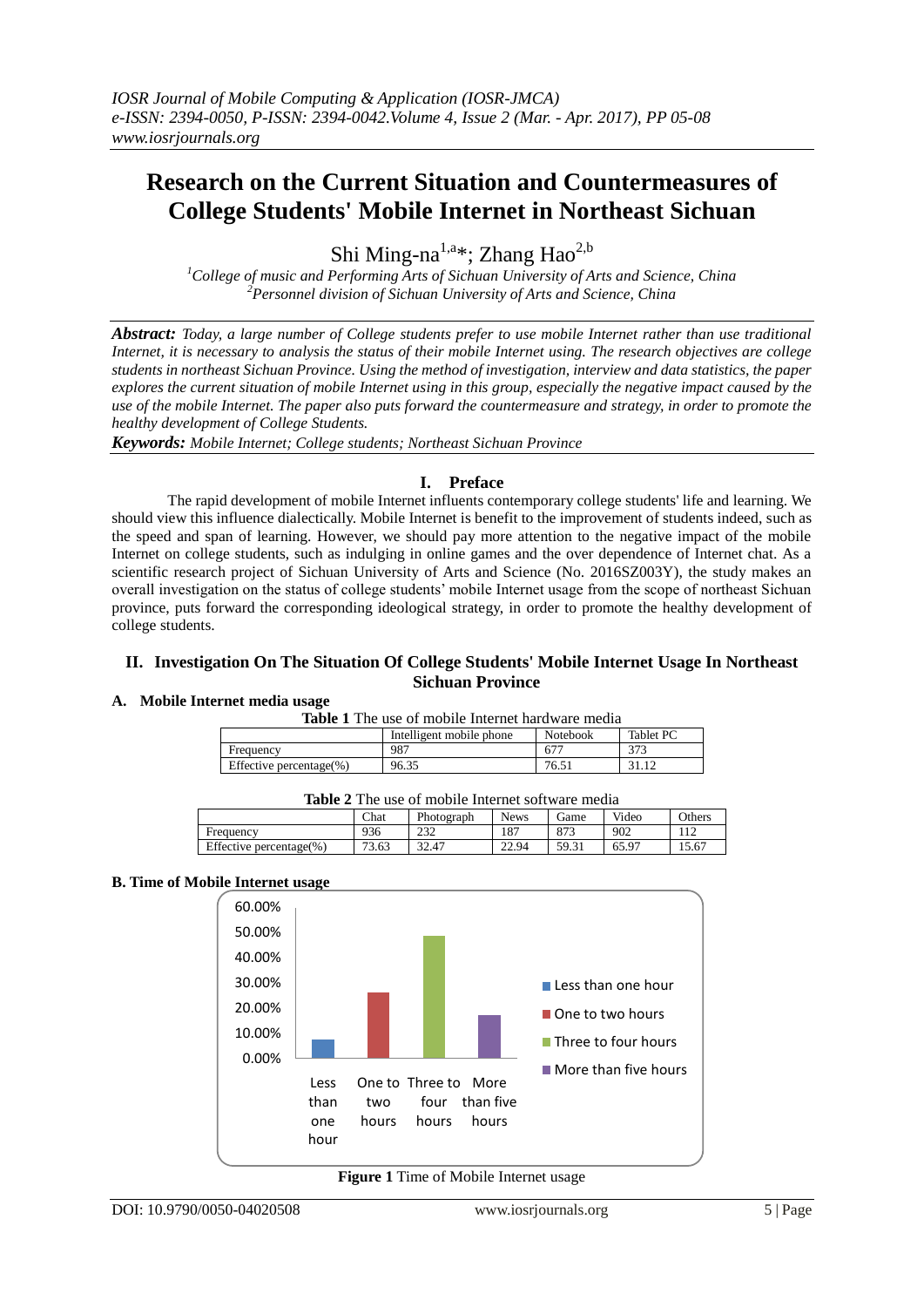The data analysis shows that nearly 90% of the sample uses mobile Internet every day, further analysis shows that 48.73% of the college students use mobile Internet 3-4 hours every day, 26.23% of students use it for 1-2 hours, 17.39% even use it for more than 5 hours. Based on the above data analysis, the author believes that the mobile Internet occupies an important position in the life and study time of the college students in northeast Sichuan province.



**C. Mobile Internet usage in different grades**

**Figure 2** Mobile Internet usage in different grades

The survey on mobile Internet usage in different grades shows an obvious increasing trend from the first year of college students to the fourth grade students. The freshmen in mobile Internet usage proportion is 66.23%, the usage ratio of second grade students is 73.31%, and it reaches 87.34% in third grade, and number rise to the top in fourth grade. Mobile Internet has become an important part of learning and life of college students.



**D. Survey on attention and purpose of Mobile Internet usage**

The focus of college students in northeast Sichuan province is various, the survey found that their concern point involves extensive contents, including news, sports, entertainment, military, fashion, shopping, philosophy, history and so on. The survey also found that college students in northeast Sichuan province focus too much on entertainment and shopping, from Figure 3, 845 of people choose to focus on entertainment, 639 people choose to focus on shopping, the two groups are at the peak in the curve graph. News, history, philosophy and other aspects get less attention.

**Figure 3** Survey on attention of Mobile Internet usage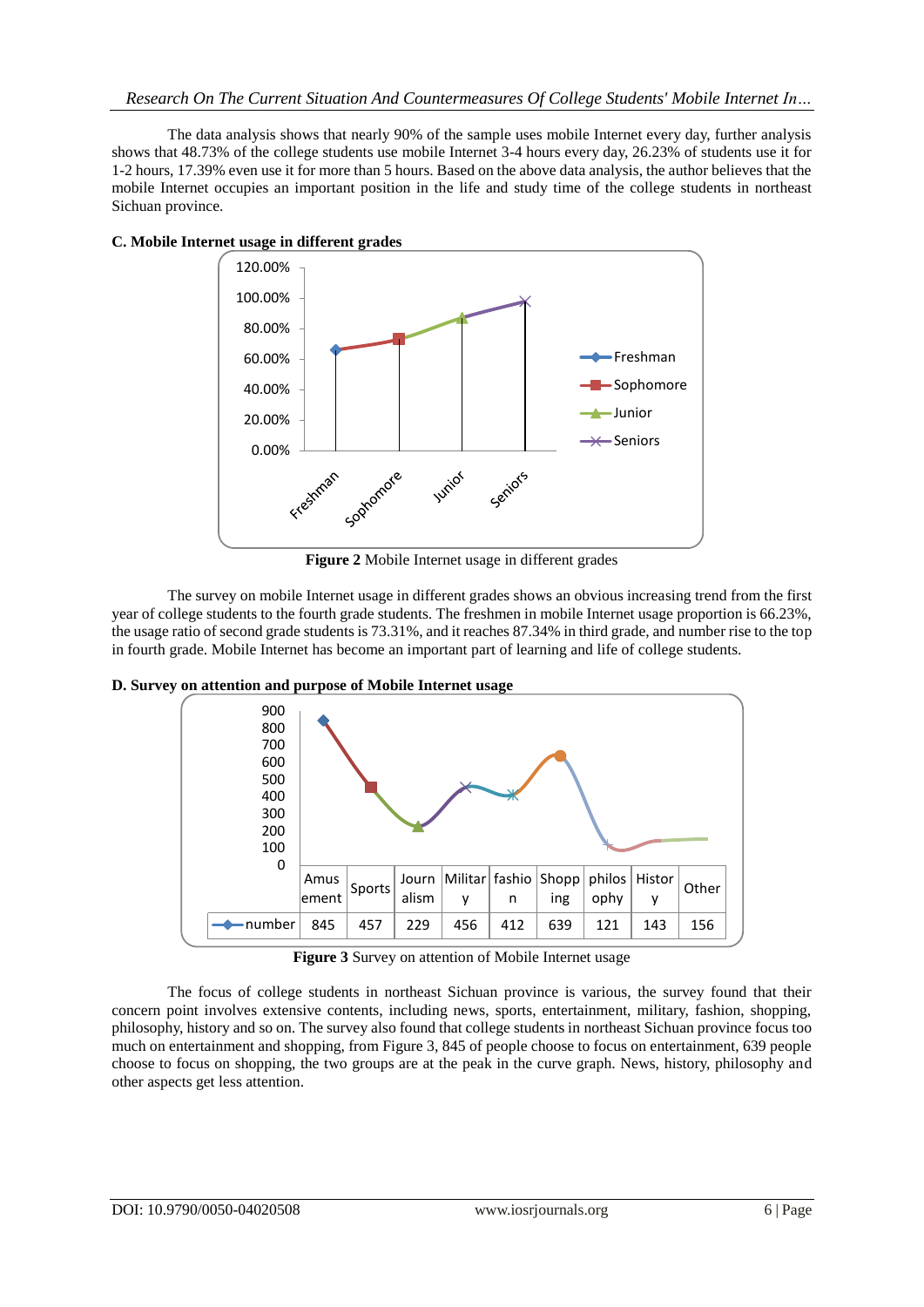

**Figure 4** Survey on purpose of Mobile Internet usage

The purpose of Mobile Internet usage shows that the mobile Internet has be mainly used for the game, accounted for 59.33%, ranked first, and followed for video, online shopping and communication, accounted for 57.19%, 53.56% and 53.24%, which further proves that the mobile Internet attention content focus on entertainment options. The purpose for learning only figures 22.42%, which also proved that the content of "learning" "philosophy" and "history" draws less attention.





**Figure 5** Dependence of Mobile Internet

Survey on the dependence of Mobile Internet shows that "often dependence" accounts for 939, "always dependence" accounted for 635, from the overall, the dependence of college students in northeast Sichuan province is very high, "not dependence" and "occasionally dependence" are largely below the two groups above, which also reflects the high demand for mobile Internet of college students.

# **III. The Negative Impact Caused By Mobile Internet On College Students In Northeast Sichuan Province**

# **A. On the physical health of college Students**

The mobile Internet usage of college students in northeast Sichuan Province is at a high level, excessive usage of mobile Internet can cause damage to the students' eyesight---eyes are in a state of exhaustion for a long time, and they can't have an effectively rest. Secondly, high frequency of the use of mobile Internet will produce some parts of the body muscle strain, such as spondylosis and mouse hand. Third, the radiation problem of mobile Internet can't be avoided. The long-term exposure before the screen of electronic equipment will cause gene mutation, as well as nervous system disorders and neurasthenia.